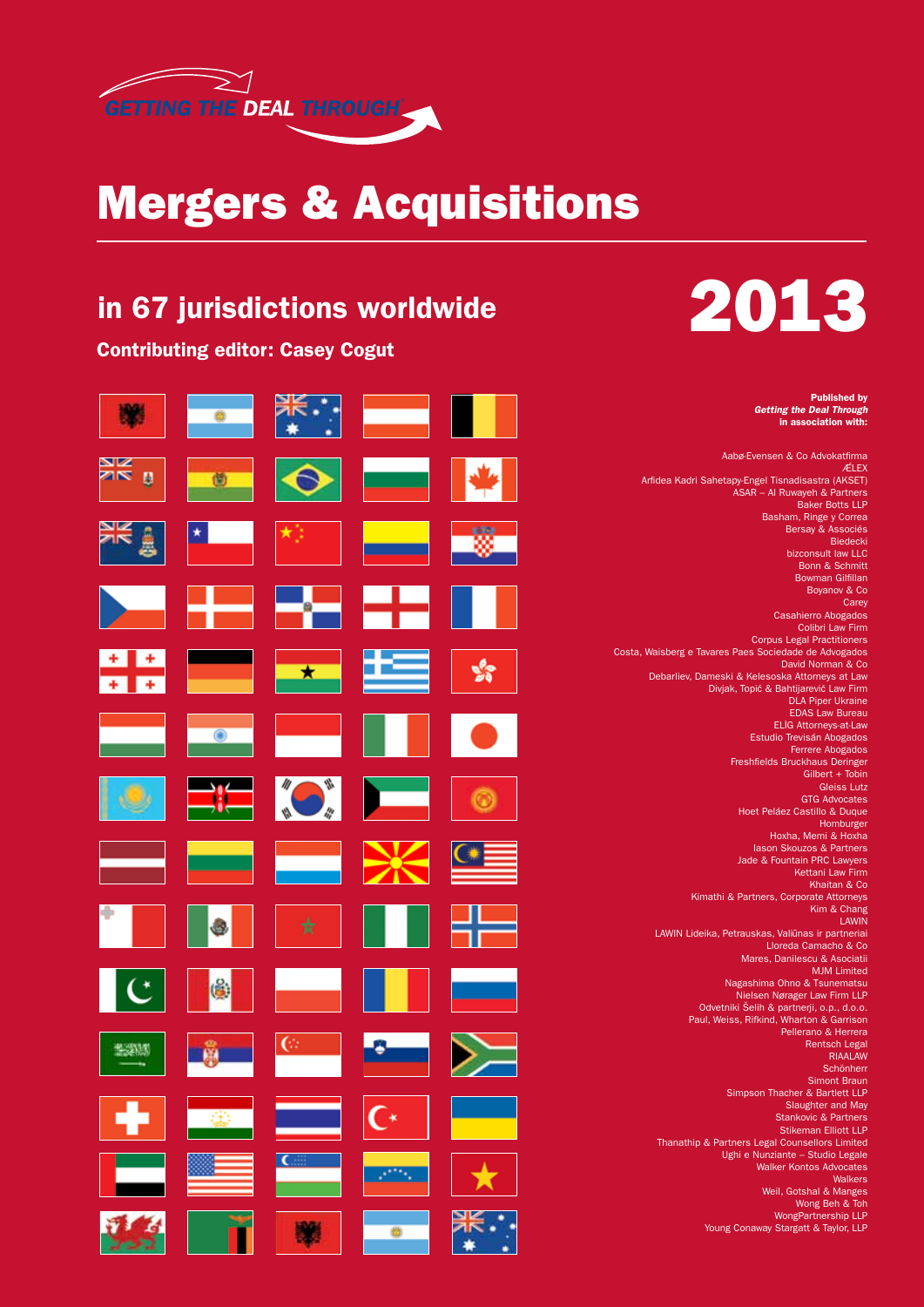

#### Mergers & Acquisitions 2013

Contributing editor Casey Cogut Simpson Thacher & Bartlett LLP

Business development managers Alan Lee George Ingledew Dan White

Marketing managers Rachel Nurse Zosia Demkowicz

Marketing assistants Megan Friedman Cady Atkinson Robin Synnot Joseph Rush

Administrative assistant Parween Hicks Sophie Hickey

Marketing manager (subscriptions) Rachel Nurse *Subscriptions@ GettingTheDealThrough.com*

Head of editorial production Adam Myers

Production coordinator Lydia Gerges

Senior production editor Jonathan Cowie

Chief subeditor Jonathan Allen

Subeditors Harry Phillips Tim Beaver

Editor-in-chief Callum Campbell

Publisher Richard Davey

Mergers & Acquisitions 2013 Published by Law Business Research Ltd

87 Lancaster Road London, W11 1QQ, UK Tel: +44 20 7908 1188 Fax: +44 20 7229 6910 © Law Business Research Ltd 2013 No photocopying: copyright licences do not apply.

ISSN 1471-1230

The information provided in this publication is general and may not apply<br>in a specific situation. Legal advice should<br>always be sought before taking any legal<br>action based on the information provided.<br>This information is not intended to<br>create, nor does lawyer–client relationship. The publishers and authors accept no responsibility for any acts or omissions contained herein. Although the information provided is accurate as of May 2013, be advised that this is a developing area.

Printed and distributed by Encompass Print Solutions Tel: 0844 2480 112



| Global Overview Casey Cogut and Sean Rodgers Simpson Thacher & Bartlett LLP                                                                                                                         | 4   |
|-----------------------------------------------------------------------------------------------------------------------------------------------------------------------------------------------------|-----|
| <b>EU Overview</b> Stephen Hewes, Richard Thexton and Dan Clarke Freshfields Bruckhaus Deringer                                                                                                     | 6   |
| <b>Albania</b> Shpati Hoxha Hoxha, Memi & Hoxha                                                                                                                                                     | 8   |
| Argentina Pablo Trevisán, Laura Bierzychudek and Walter Beveraggi Estudio Trevisán Abogados                                                                                                         | 14  |
| <b>Australia</b> Neil Pathak and David Clee Gilbert + Tobin                                                                                                                                         | 20  |
| Austria Christian Herbst Schönherr                                                                                                                                                                  | 28  |
| Belgium Sandrine Hirsch and Vanessa Marquette Simont Braun                                                                                                                                          | 35  |
| <b>Bermuda</b> Peter Martin and Andrew Martin MJM Limited                                                                                                                                           | 42  |
| <b>Bolivia</b> Carlos Pinto-Meyer and Cristian Bustos Ferrere Abogados                                                                                                                              | 48  |
| <b>Brazil</b> Vamilson José Costa, Ivo Waisberg, Antonio de Oliveira Tavares Paes, Jr, Gilberto Gornati and<br>Stefan Lourenço de Lima <i>Costa, Waisberg e Tavares Paes Sociedade de Advogados</i> | 52  |
| Bulgaria Yordan Naydenov, Angel Angelov, Nevena Kostadinova and Gergana Petrova Boyanov & Co                                                                                                        | 58  |
| <b>Canada</b> Richard E Clark and Curtis Cusinato Stikeman Elliott LLP                                                                                                                              | 66  |
| Merger Control in Canada Susan Hutton Stikeman Elliott LLP                                                                                                                                          | 72  |
| <b>Cayman Islands</b> Rob Jackson and Ramesh Maharaj Walkers                                                                                                                                        | 75  |
| <b>Chile</b> Pablo lacobelli and Cristián Eyzaguirre Carey                                                                                                                                          | 80  |
| <b>China</b> Lawrence Guo Jade & Fountain PRC Lawyers                                                                                                                                               | 86  |
| Colombia Enrique Álvarez, Santiago Gutiérrez and Tomás Calderón-Mejía Lloreda Camacho & Co                                                                                                          | 92  |
| Croatia Damir Topić and Mate Lovrić Divjak, Topić & Bahtijarević Law Firm                                                                                                                           | 100 |
| <b>Czech Republic</b> Rudolf Rentsch and Petra Trojanová <i>Rentsch Legal</i>                                                                                                                       | 105 |
| Denmark Thomas Weisbjerg, Jakob Mosegaard Larsen and                                                                                                                                                |     |
| Rebecca Vikjær-Andresen Nielsen Nørager Law Firm LLP                                                                                                                                                | 112 |
| Dominican Republic Marielle Garrigó and Mariangela Pellerano Pellerano & Herrera                                                                                                                    | 118 |
| <b>England &amp; Wales</b> Michael Corbett Slaughter and May                                                                                                                                        | 121 |
| <b>France</b> Sandrine de Sousa and Yves Ardaillou Bersay & Associés                                                                                                                                | 131 |
| <b>Georgia</b> Revaz Javelidze and Eka Siradze <i>Colibri Law Firm</i>                                                                                                                              | 137 |
| Germany Gerhard Wegen and Christian Cascante Gleiss Lutz                                                                                                                                            | 142 |
| Ghana Kimathi Kuenyehia, Sr, Atsu Agbemabiase and Kafui Baeta Kimathi & Partners, Corporate Attorneys                                                                                               | 150 |
| Greece Theodoros Skouzos and Georgia Tsoulou lason Skouzos & Partners                                                                                                                               | 156 |
| <b>Hong Kong</b> John E Lange and Peter Davies Paul, Weiss, Rifkind, Wharton & Garrison<br>David M Norman David Norman & Co                                                                         | 163 |
| Hungary David Dederick, László Nagy and Eszter Katona Weil, Gotshal & Manges                                                                                                                        | 169 |
| India Rabindra Jhunjhunwala and Bharat Anand Khaitan & Co                                                                                                                                           | 175 |
| <b>Indonesia</b> Johannes C Sahetapy-Engel and Kartika Putri Wohon<br>Arfidea Kadri Sahetapy-Engel Tisnadisastra (AKSET)                                                                            | 184 |
| <b>Italy</b> Fiorella Federica Alvino Ughi e Nunziante – Studio Legale                                                                                                                              | 191 |
| Japan Ryuji Sakai, Kayo Takigawa and Yushi Hegawa Nagashima Ohno & Tsunematsu                                                                                                                       | 197 |
| Kazakhstan Saniya Perzadayeva and Aliya Zhumabek Colibri Law Firm                                                                                                                                   | 203 |
| Kenya Michael Kontos, David Wayumba and Fahreen Alibhai Bid Walker Kontos Advocates                                                                                                                 | 207 |
| Korea Jong Koo Park and Sang Hyuk Park Kim & Chang                                                                                                                                                  | 212 |
|                                                                                                                                                                                                     |     |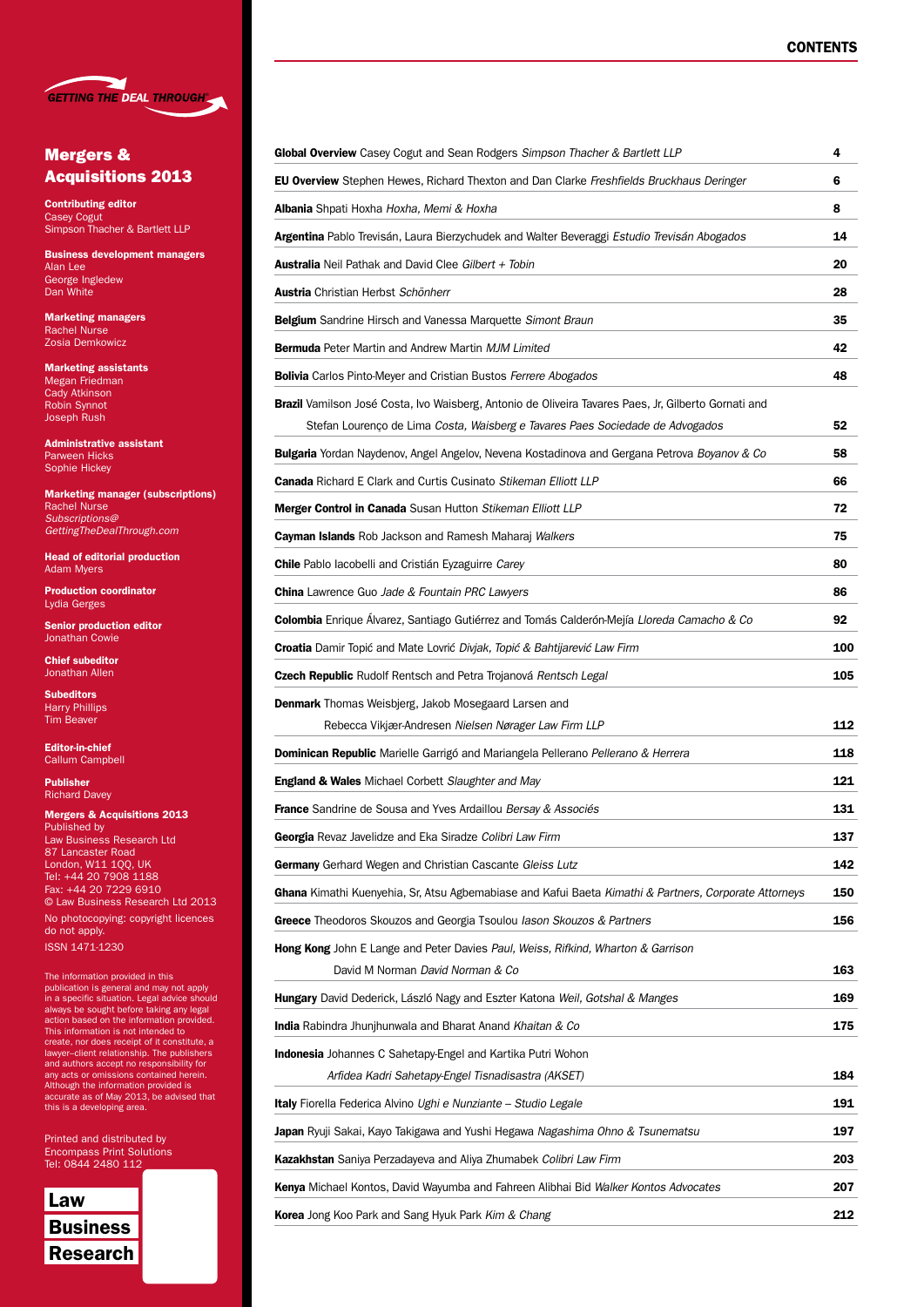#### **CONTENTS**

| <b>Kuwait</b> Ibrahim Sattout and John Cunha ASAR - AI Ruwayeh & Partners                                         | 217 |
|-------------------------------------------------------------------------------------------------------------------|-----|
| Kyrgyzstan Zhanyl Abdrakhmanova and Arman Kurmangaliev Colibri Law Firm                                           | 222 |
| Latvia Raimonds Slaidins and Krista Zarina LAWIN                                                                  | 226 |
| Lithuania Robertas Čiočys LAWIN Lideika, Petrauskas, Valiūnas ir partneriai                                       | 232 |
| Luxembourg Alex Schmitt, Chantal Keereman and Philipp Mössner Bonn & Schmitt                                      | 240 |
| Macedonia Emilija Kelesoska Sholjakovska and Elena Miceva                                                         |     |
| Debarliev, Dameski & Kelesoska Attorneys at Law                                                                   | 245 |
| Malaysia Wong Tat Chung Wong Beh & Toh                                                                            | 251 |
| <b>Malta</b> lan Gauci and Karl Sammut GTG Advocates                                                              | 257 |
| <b>Mexico</b> Daniel Del Río, Jesús Colunga and Amilcar García Basham, Ringe y Correa                             | 263 |
| Morocco Nadia Kettani Kettani Law Firm                                                                            | 268 |
| <b>Nigeria</b> Theophilus Emuwa, Chinyerugo Ugoji and Ayoyinka Olajide-Awosedo ÆLEX                               | 274 |
| Norway Ole K Aabø-Evensen Aabø-Evensen & Co Advokatfirma                                                          | 280 |
| Pakistan Bilal Shaukat and Naz Toosy RIAALAW                                                                      | 290 |
| <b>Peru</b> Percy Castle and Carlos Carrasco Casahierro Abogados                                                  | 396 |
| <b>Poland</b> Ludomir Biedecki and Radosław Biedecki <i>Biedecki</i>                                              | 302 |
| <b>Romania</b> Simona Mares and Lucian Danilescu Mares, Danilescu & Asociatii                                     | 308 |
| Russia Igor Akimov and Ilya Lifshits EDAS Law Bureau                                                              | 315 |
| <b>Saudi Arabia</b> O Ali Anekwe and Babul Parikh Baker Botts LLP                                                 | 319 |
| Serbia Nenad Stankovic, Dusan Vukadin and Sara Pendjer Stankovic & Partners                                       | 326 |
| <b>Singapore</b> Ng Wai King and Mark Choy <i>WongPartnership LLP</i>                                             | 333 |
| Slovenia Nataša Pipan Nahtigal and Jera Majzelj Odvetniki Selih & partnerji, o.p., d.o.o.                         | 341 |
| South Africa Ezra Davids and David Yuill Bowman Gilfillan                                                         | 348 |
| Switzerland Claude Lambert, Dieter Gericke, Reto Heuberger and Gerald Brei Homburger                              | 354 |
| <b>Tajikistan</b> Denis Bagrov and Khujanazar Aslamshoev <i>Colibri Law Firm</i>                                  | 362 |
| Thailand Issariya Vimonrat and Pitch Benjatikul Thanathip & Partners Legal Counsellors Limited                    | 368 |
| Turkey Salih Tunc Lokmanhekim and Elif Cağla Yazdıc ELIG Attorneys-at-Law                                         | 371 |
| <b>Ukraine</b> Galyna Zagorodniuk and Dmytro Tkachenko DLA Piper Ukraine                                          | 380 |
| <b>United Arab Emirates</b> Michael Hilton and Mohammad Tbaishat Freshfields Bruckhaus Deringer                   | 385 |
| <b>United States</b> Casey Cogut and Sean Rodgers Simpson Thacher & Bartlett LLP                                  | 391 |
| <b>United States, Delaware</b> Rolin P Bissell and Elena C Norman <i>Young Conaway Stargatt &amp; Taylor, LLP</i> | 396 |
| <b>Uzbekistan</b> Artem Klimenko and Ravshan Rakhmanov <i>Colibri Law Firm</i>                                    | 402 |
| <b>Venezuela</b> Jorge Acedo <i>Hoet Peláez Castillo &amp; Duque</i>                                              | 407 |
| <b>Vietnam</b> Tuan Nguyen, Phong Le, Hanh Bich, Huyen Nguyen, Hai Ha and Thuy Huynh <i>bizconsult law LLC</i>    | 411 |
| <b>Zambia</b> Sharon Sakuwaha Corpus Legal Practitioners                                                          | 417 |
| APPENDIX: International Merger Control David E Vann Jr and Ellen L Frye Simpson Thacher & Bartlett LLP            | 423 |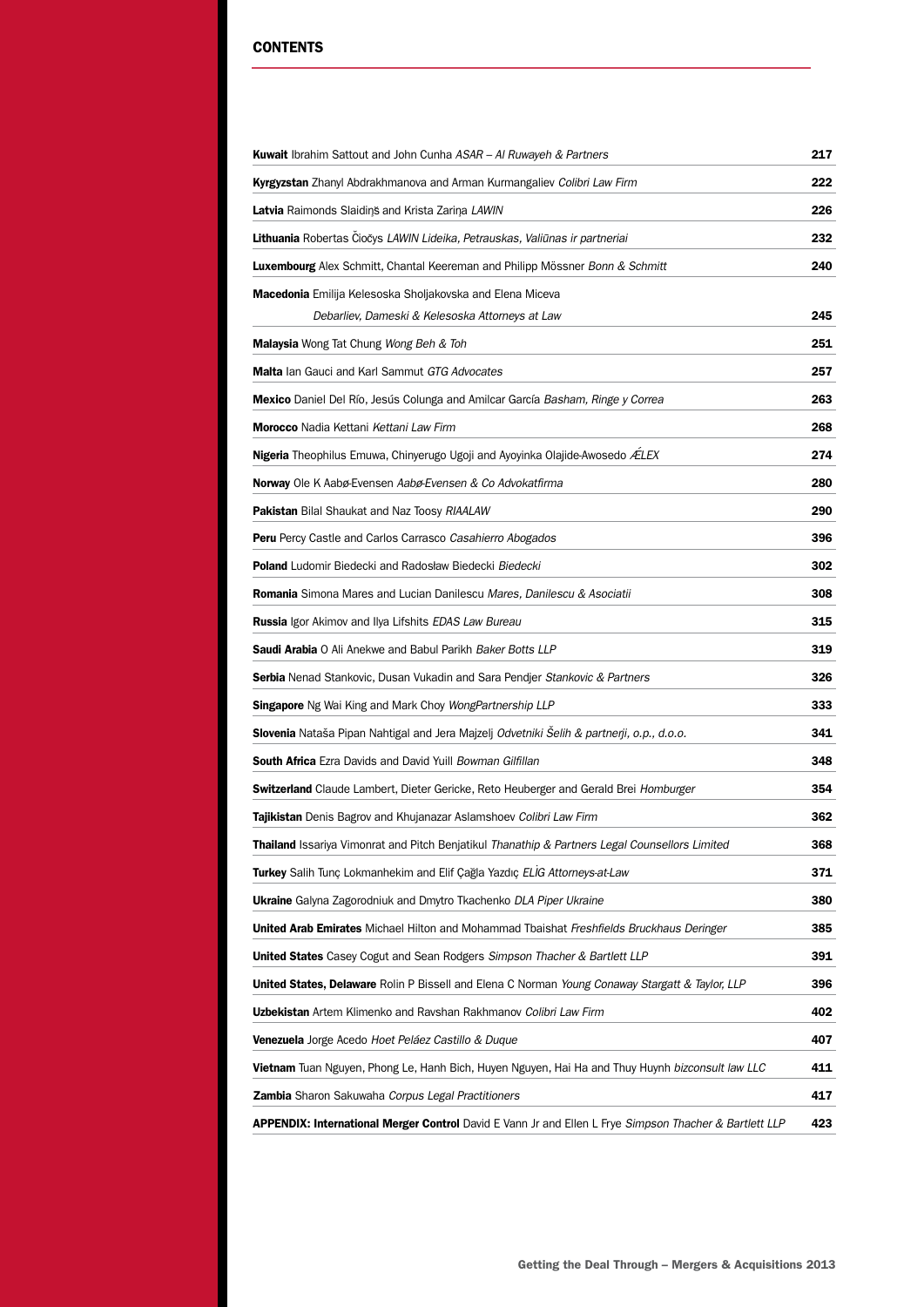# United States, Delaware

#### Rolin P Bissell and Elena C Norman

Young Conaway Stargatt & Taylor, LLP

#### 1 Types of transaction

How may businesses combine?

Corporations and other business entities may combine a number of ways under Delaware law. Section 251 of the Delaware General Corporation Law (DGCL) expressly permits mergers (one or more constituent corporations merge into and become part of another constituent corporation that continues its existence) and consolidation (two or more constituent corporations are combined to form a new corporation). The DGCL specifically permits the merger or consolidation of:

- domestic (Delaware) and foreign (non-Delaware) corporations (section 252);
- a parent corporation and its subsidiary or subsidiaries a socalled 'short-form merger' (section 253);
- domestic corporations and partnerships (section 263);
- domestic corporations and limited liability companies (section 264); and
- domestic corporations and joint-stock or other associations (sections 255–258).

In addition, a limited liability company, partnership or business trust may be converted into a corporation (section 265) and a corporation may be converted into a limited liability company, limited partnership or business trust (section 266). Section 271 sets forth the requirements for a corporation to sell all or substantially all of its assets.

The requirements for mergers between Delaware limited partnerships and mergers between Delaware limited liability companies are subject to separate statutes – the Delaware Revised Uniform Limited Partnership Act and the Delaware Limited Liability Company Act. It is beyond the scope of this chapter to discuss in detail business combinations of these types of entities except to note that many of the issues discussed below that arise in connection with the combination of corporations are also pertinent to the combination of alternative entities.

The consideration for business combinations can be cash, stock or a mixture of both and may be accomplished through asset purchases, stock purchases, tender offers for cash, or exchange offers for securities. Mergers may be accomplished through a number of structures. Typical structures include:

- a two-party merger, in which Corporation A (acquirer) acquires Corporation T (target) by merging T into A, with A becoming the surviving corporation;
- a three-party merger, in which two corporations merge into a third corporation, which is the surviving corporation. The third corporation is often created solely for the purpose of the transaction;
- a triangular merger, in which A forms a new Delaware subsidiary (S) into which T is merged. This permits A to acquire control of T without A being a constituent corporation; and
- a reverse triangular merger, in which  $S$  is merged into  $T$ , with  $T$ as the surviving corporation.

#### 2 Statutes and regulations

What are the main laws and regulations governing business combinations?

The main sections of the DGCL governing the voting and formal requirements and mechanics of business combinations are found in subchapter IX, Merger Consolidation or Conversion (sections 251– 267) and section 271 concerning the sale, lease or exchange of assets. Also relevant is section 141, which sets forth the duties of boards of directors. Director duties are also shaped by the extensive body of judge-made fiduciary duty law generated by the Supreme Court of Delaware (the highest appellate court) and the Delaware Court of Chancery (a court that specialises in business disputes, including those arising in the M&A context). Other frequently relied-upon sections of the DGCL relevant to business combinations include:

- section 144, which permits transactions between a corporation and interested parties;
- section 109, which concerns the adoption, amendment and repeal of a corporation's by-laws;
- section 102, which concerns the contents of a corporation's certificate of incorporation;
- section 242, which concerns changes to a corporation's certificate of incorporation; and
- section 262, which concerns appraisal rights of stockholders in a corporation undergoing a merger.

In the United States, issues related to the internal affairs of corporations are matters of state law – such as the DGCL – and issues related to the issuance of securities, regulation of securities markets, investor protection and disclosure are matters of the national law of the United States, often referred to as 'federal law'. As a result, mergers of publicly held corporations are also subject to extensive requirements under the federal securities laws, sections 13 and 14 of the Securities Exchange Act of 1934 being the mostrelevant to M&A transactions. The requirements of federal securities law relevant to M&A are discussed in the chapter on the United States contained in this volume.

#### 3 Governing law

What law typically governs the transaction agreements?

Because Delaware law governs the internal affairs of a Delaware corporation, issues such as the voting requirements to effect a merger or the conduct of the board of directors in connection with the merger are governed by Delaware law for a Delaware corporation. The parties to a business combination may select the applicable law for the key transactional documents such as the merger agreement, stock purchase agreement, support agreements and employment agreements. Parties to these agreements often select Delaware law. For certain types of agreements, in particular, financing commitments, it is not unusual for parties to select New York State law as the governing law.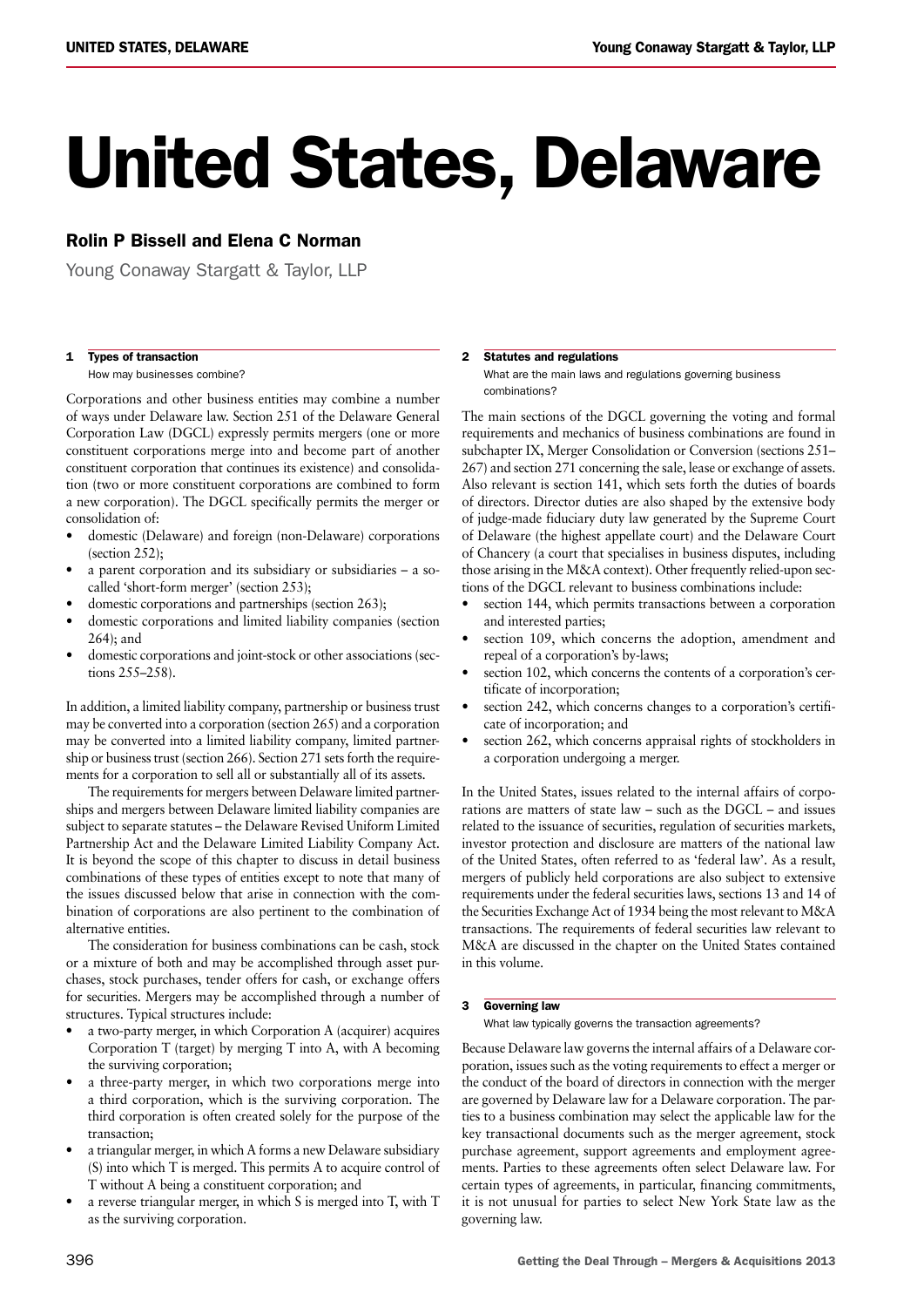#### 4 Filings and fees

Which government or stock exchange filings are necessary in connection with a business combination? Are there stamp taxes or other government fees in connection with completing a business combination?

The completion of a merger under Delaware law requires the filing of a Certificate of Merger with the Delaware Secretary of State's office. The fee for such filing is nominal (currently \$239). Delaware does not impose a stamp or similar tax on mergers.

Business combinations in regulated industries (such as banking or insurance) may require additional filings with their primary state or federal regulator. In addition, publicly held corporations are typically required to make filings under the federal securities laws. Transactions involving securities or assets of greater than \$68.2 million are required to make a pre-merger filing under the Hart-Scott-Rodino Antitrust Improvements Act of 1976 with the Federal Trade Commission and the United States Department of Justice.

#### 5 Information to be disclosed

What information needs to be made public in a business combination? Does this depend on what type of structure is used?

For a publicly traded Delaware corporation, the Securities Act and Exchange Act set forth comprehensive disclosure requirements. A business combination will typically require a stockholder vote. Publicly traded companies are required to provide a proxy statement that discloses material information concerning the proposed transaction so that the stockholder vote can be informed. Proxies typically include the background of the transaction, the principal terms of material transaction documents as well as copies of those documents, historical financial information about the company and the details of investment bankers' fairness opinions. The disclosure requirements under section 251 and section 262 of the DGCL are modest by comparison. In addition, under Delaware law, directors have a fiduciary duty of disclosure to provide stockholders with information that is material to their decision to approve or disapprove the transaction or to seek appraisal. Failure to make adequate disclosure, interpreted as disclosure that would be material to stockholders, has been the basis for enjoining transactions so that curative disclosures may be made.

#### 6 Disclosure of substantial shareholdings

What are the disclosure requirements for owners of large shareholdings in a company? Are the requirements affected if the company is a party to a business combination?

Delaware law does not provide for specific disclosure requirements for owners of large shareholdings in a company as part of a business combination. That issue is covered by section 13 of the Exchange Act and the regulations promulgated thereunder, which is covered in the chapter on the United States contained in this volume. The fiduciary duty of disclosure may require disclosure of owners of large shareholdings or controlling shareholdings if that information would be material to the shareholders' approval of the merger.

#### 7 Duties of directors and controlling shareholders

What duties do the directors or managers of a company owe to the company's shareholders, creditors and other stakeholders in connection with a business combination? Do controlling shareholders have similar duties?

Legal challenges to M&A transactions under Delaware law come in the form of private lawsuits by hostile bidders or, more often, by stockholders, either derivatively on behalf of the company or on behalf of a class of similarly situated stockholders. As a result, over the last century, the Delaware courts have promulgated an extensive body of decisional law pertaining to the obligations that directors, controlling stockholders and corporations owe to stockholders in connection with M&A transactions. Although this decisional law often addresses interpretation and application of the statutory provisions of the DGCL, it even more frequently concerns application of judge-made concepts of fiduciary duty and other equitable principles.

At core, Delaware fiduciary duty cases are based on the duty of care (a director's obligation to act with due care and on an informed basis in decision making) and the duty of loyalty (a director's obligation to refrain from self-dealing and act in the corporation's best interest). However, the complex factual context of M&A transactions and the sheer number of decisions have resulted in the Delaware courts applying these two basic fiduciary duties in a wide variety of ways. It is nonetheless possible to discern four standards of review the Delaware courts are most apt to apply in assessing a legal challenge to an M&A transaction.

First is the business judgment rule, which, if applicable, means the courts will give deference to the business judgements of a corporation's directors, nearly always causing the legal challenge to the M&A transaction to fail.

Second, when a target responds to a proposed M&A transaction, particularly a hostile one, the courts review the defensive manoeuvres the target has employed to see whether those defensive manoeuvres are both reasonable and proportionate responses to a reasonably perceived threat to corporate policy under Unocal v Mesa Petroleum, 493 A.2d 946 (Del. 1985). Defensive manoeuvres, such as the poison pill and deal protection measures to lock up a deal (for example, termination fees, superior proposal provisions, and voting covenants found in merger agreements), are typically reviewed under Unocal.

Third, when a company has embarked on a transaction that has made a change of control inevitable (whether on its own initiative or in response to an unsolicited offer), the board must seek to get 'the best price reasonably available' for the stockholders under *Revlon, Inc v MacAndrews & Forbes Holdings, Inc*, 506 A.2d 173 (Del. 1986). In general, Delaware companies are under no obligation to sell themselves and are free to 'just say no' to unwanted suitors. But under Revlon, once a change of control becomesinevitable, the directors are transformed into the auctioneers of the company.

Fourth, in transactions between an interested party and a corporation – for example, a controlling stockholder attempting to take a company private through a freeze-out transaction – the entire fairness doctrine applies. Under the entire fairness doctrine, the courts will look more closely at the transaction to determine both whether the transaction was the result of fair dealing and whether it transpired at a fair price. The proponents of the transaction must show that the transaction is entirely fair to the other stockholders. With certain types of conflict transactions it may be possible to shift the burden of showing the transaction is fair to the stockholders challenging the transaction by the use of conflict mitigation devices such as an independent special committee or a 'majority of the minority' voting requirement.

#### 8 Approval and appraisal rights

What approval rights do shareholders have over business combinations? Do shareholders have appraisal or similar rights in business combinations?

Section 251 of the DGCL requires that to approve a merger a majority of the outstanding stock of a corporation entitled to vote must vote in favor of a merger. Section 262 sets forth a shareholder's appraisal rights in a merger in which the shareholder is being cashed out of the target. No appraisal rights are available in a merger in which the consideration is exclusively stock. Mergers in which the consideration is mixed between stock and cash allow appraisal. Because shareholder approval is not required in the context of a tender offer, no appraisal rights are available in a tender offer. In an appraisal proceeding, the stockholder is entitled to its pro rata share of the going-concern value of the entity, which has been interpreted as the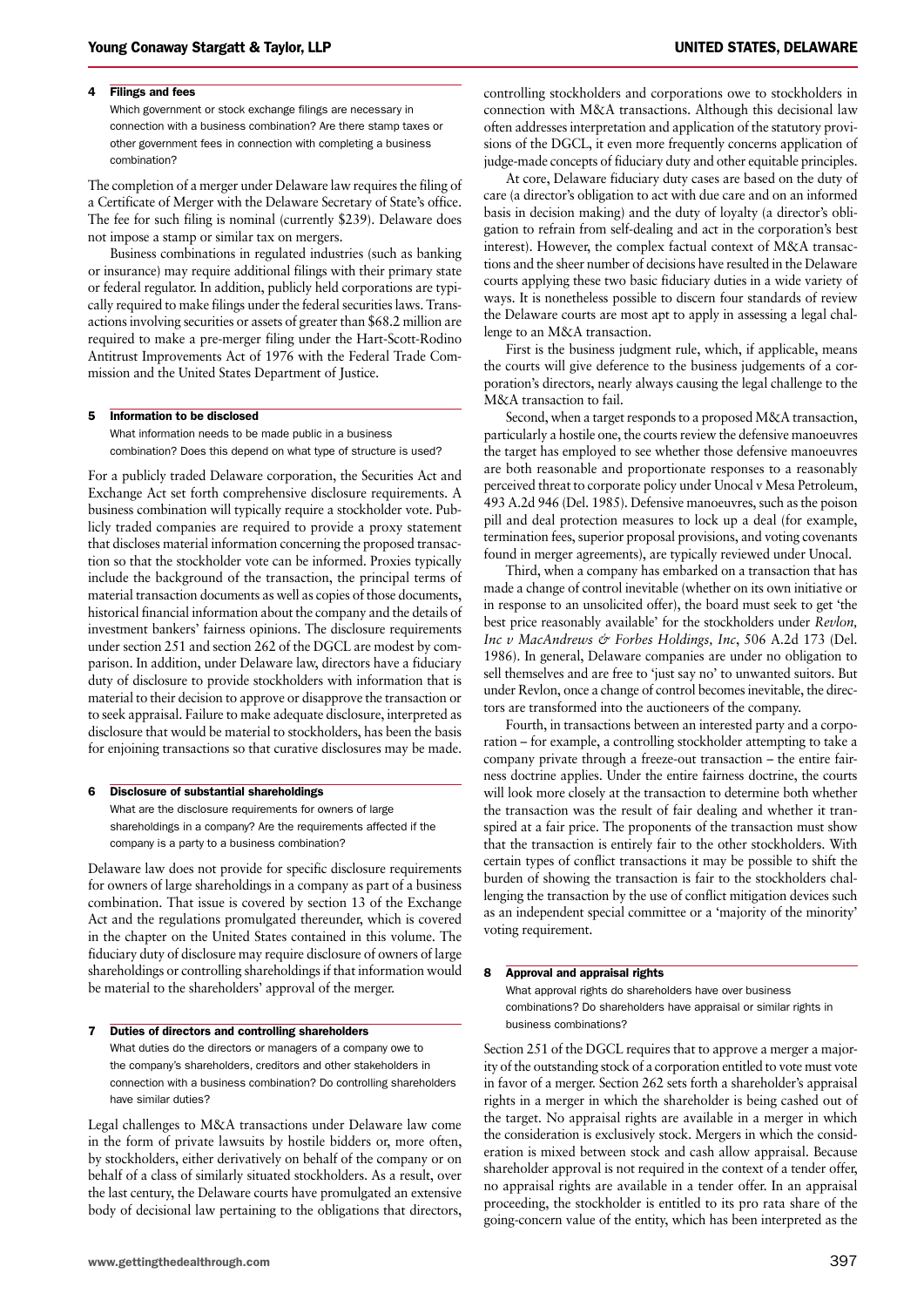shareholder's proportionate share in the value of the entity exclusive of any synergies created by the merger. Delaware also allows a quasiappraisal remedy when material facts relating to the stockholder's determination of whether to accept the merger consideration or seek statutory appraisal were not disclosed. Provided such disclosure was insufficient, minority stockholders who did not pursue appraisal are entitled to pursue a quasi-appraisal class action to recover the difference between judicially determined fair value and the merger price.

#### 9 Hostile transactions

What are the special considerations for unsolicited transactions?

Delaware law allows several structural defences to unsolicited or hostile transactions.

Section 141(d) of the DGCL permits a corporation to have a staggered board of up to three classes of directors. Because it can take three years to unseat a staggered board, this structure makes an attempt to replace the directors of the target board with individuals nominated by the acquirer more difficult and time consuming.

Section 203, the so-called 'control share' statute, regulates certain business combinations with 'interested stockholders'. The statute was enacted to balance the benefits of unfettered market for corporate shares with the need to limit abusive takeover tactics. Unless a corporation opts out of section 203, business combinations between a public corporation and a stockholder of a large percentage of its shares (15 per cent or more) are subject to high voting requirements (66 per cent of the disinterested shares) for a period of three years subsequent to the interested stockholder achieving that status. Although section 203 has exceptions that hostile acquirer can potentially satisfy, it provides an effective means for a target to slow down the hostile acquirer.

Delaware law also permits corporations to adopt stockholder rights plans (also known as the 'poison pill'). The poison pill grants stockholders of the target corporation special rights to purchase or sell securities under favourable or preferential conditions in the midst or as the result of a hostile takeover. The rights plan has been held to serve the legitimate purpose of giving the board issuing the rights the leverage to prevent transactions it does not favour by diluting the buying proponent's interest. The typical pill sets a threshold (typically a 10 per cent to 20 per cent ownership stake) beyond which the potential acquirer will be subject to substantial dilution.

Delaware corporations may enact 'advance notice' by-laws that require shareholders to give notice in advance of a meeting of their intention to nominate directors or submit proposals to a shareholder vote. Advance notice by-lawstypically require that notice be given 30 to 60 days before the meeting and they often require shareholders to provide detailed information concerning the proposed nomination or proposal the shareholder wishes to submit to a vote. The purpose of an advance notice by-law is to permit orderly solicitation of votes in advance of a meeting. But such by-laws also may serve as a restriction on the shareholders' right to nominate candidates for director.

#### 10 Break-up fees – frustration of additional bidders

Which types of break-up and reverse break-up fees are allowed? What are the limitations on a company's ability to protect deals from third-party bidders?

Delaware law permits reasonable break-up, reverse break-up or termination fees. Whether a break-up fee is 'reasonable' or not is determined by litigation in the Delaware courts. In determining the appropriate size of termination fee, factors the courts consider include the overall dollar size of the termination fee, the size of the termination fee and percentage terms (compared to both the equity value and enterprise value of the target), the size of the termination fee relative to the premium being offered in the transaction, and the degree to which the acquirer found the deal protection to be crucial to the deal. Delaware courts will also examine to what extent

the target board has conducted either a pre-signing or post-signing market check on the transaction in determining whether *Revlon* and *Unocal* have been met. Termination fees measured as 3 per cent of the equity value of the target or lower have generally been found to be reasonable.

Other types of deal protections that the Delaware courts have approved, in particular circumstances, include:

- 'no-shop' and 'superior proposal' provisions (which limit the target board's ability to solicit and negotiate with other potential acquirers);
- 'force the vote' provisions under section 146 of the DGCL (which allow the merger transaction to be put to a shareholder vote even if the board withdraws its recommendation for the transaction);
- matching rights (which give the prospective acquirer the right to match any offer made by a third-party);
- standstill agreements (under which potential acquirers agree in non-disclosure agreements not to make offers for the target without the target's permission);
- support agreements (under which a stockholder commits to vote for a proposed transaction); and
- top-up options (under which the target grants an option to the acquirer that permits the acquirer to purchase the target's authorised but unissued shares after the acquirer has obtained voting control of the target in a tender offer).

When a proposed transaction will result in a change in control, deal protection measures are potentially subject to review under the *Revlon* standard to determine whether the deal protection measure frustrated the target board's ability to obtain the best price reasonably available for the target's stockholders. In addition, deal protection measures may subject to *Unocal* review as defensive measures. Accordingly, Delaware courts will examine whether the deal protection measures taken together have a 'preclusive or coercive power' in preventing an alternative transaction.

#### 11 Government influence

Other than through relevant competition regulations, or in specific industries in which business combinations are regulated, may government agencies influence or restrict the completion of business combinations, including for reasons of national security?

Delaware law does not influence or restrict the completion of business combinations for reasons other than compliance with the DGCL or fiduciary duties. Federal restrictions, such as review by the Committee on Foreign Investment in the United States (CFIUS), are covered in the chapter on the United States contained in this volume.

#### 12 Conditional offers

What conditions to a tender offer, exchange offer or other form of business combination are allowed? In a cash acquisition, may the financing be conditional?

Delaware law allows the conditioning of tender offers on the financing condition or other condition precedent. However, tender offers may not be structured in a manner that would make the tender offer coercive. In particular, under case law, a going-private tender offer must be subject to a non-waiveable majority of the minority tender condition, include a promise by the controlling shareholder to complete a prompt short form merger if the acquirer obtains 90 per cent of the shares of the target, and not involve any retributive threats by the controlling shareholder (eg, threats to eliminate the dividend or delist the stock if the offer fails).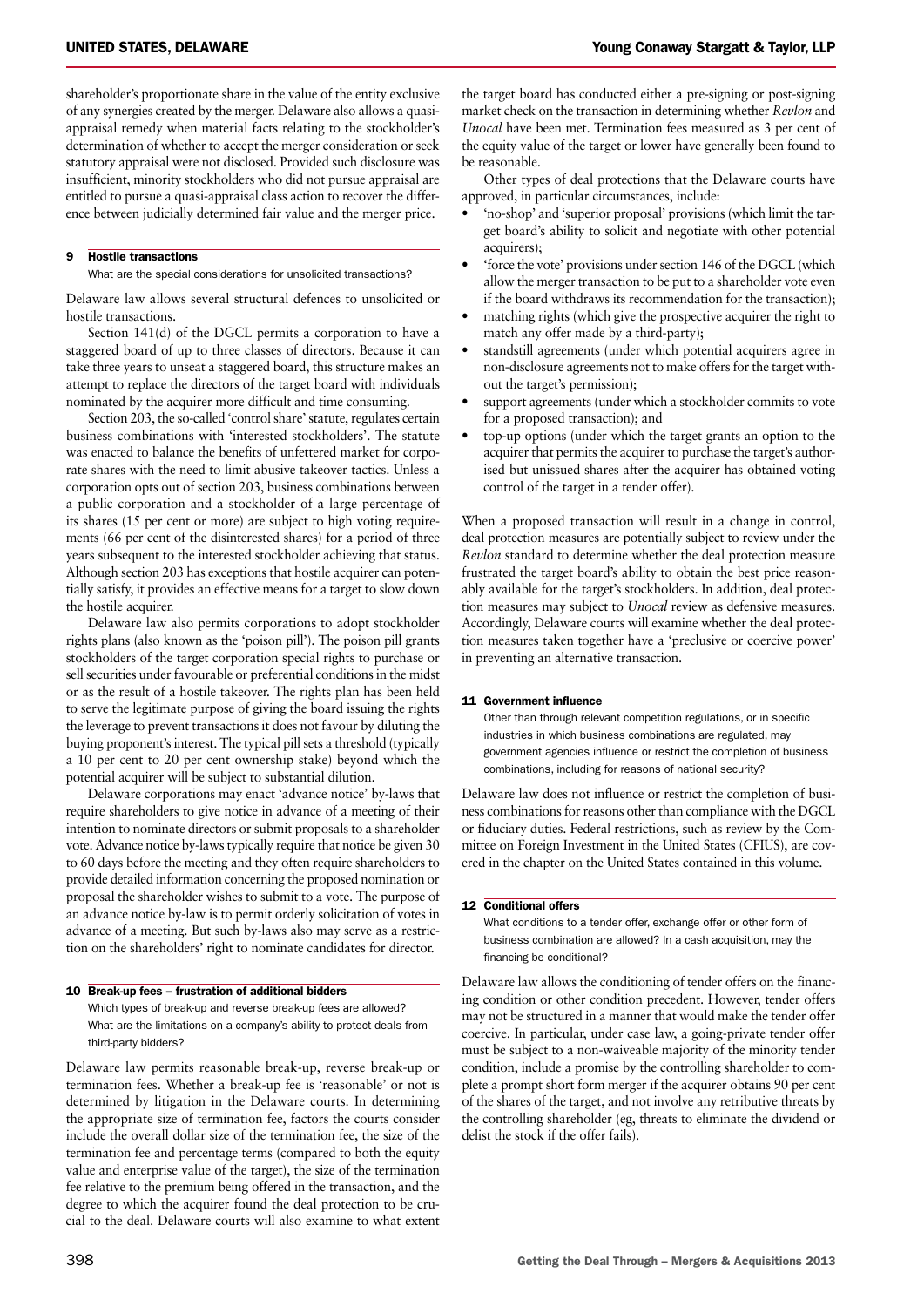#### Update and trends

The most significant trend affecting mergers and acquisitions of Delaware corporations in the past year is the continuation of the trend that nearly every transaction is the subject of legal challenge by at least one (and often multiple) shareholder class-action law suits, a trend that has nearly doubled the incidence of M&A litigation over the last five years. Given the volume of M&A litigation, it is perhaps unsurprising that two of 2012's most significant Delaware Supreme Court decisions addressed the incentives present in pursuing representative litigation challenging M&A transactions. First, in *Americas Mining Corp v Theriault*, 51 A3d 1,213 (Del 2012) and *Americas Mining Corp v Theriault*, 2012 Del LEXIS 520 (21 September 2012), the Delaware Supreme Court affirmed a \$2.03 billion judgment against a controlling shareholder and granted \$304 million in attorneys' fees. In doing so, the Supreme Court rejected the argument that Delaware law imposes a mandatory fee range that would cap attorney fee awards in 'megafund' cases. Second, in *In re Celera Corp S'holder Litig*, 2012 Del Ch LEXIS 66 (Del 23 March 2012), the Delaware Supreme Court reversed the Court of Chancery's decision preventing a significant stockholder from opting out of a classaction settlement. The Supreme Court found that it would be unfair to permit a holder of a small amount of stock to represent a class of all stockholders, settle the action for therapeutic non-monetary consideration, award fees to the small holder's attorneys, and in the process bar the claims of a significant stockholder who wished to opt out and pursue a substantial monetary claim. *Americas Mining Corp* demonstrates the continued efficacy of the class action as a mechanism to aggregate the claims of a multitude of stockholders with small individual holdings, as well as the potential rewards for class counsel who successfully establish a significant damages claim. *In re Celera Corp* demonstrates the Delaware courts' wariness of non-opt out settlements of representative litigation that result in no monetary benefits for the class, particularly where such settlements eliminate the right of significant stockholders to pursue damages claims.

In 2012, the Delaware courts had multiple occasions to consider the enforceability of agreements that shape the sale process. In the context of approving a class action settlement in *In re Celera Corp*, and in two separate oral bench rulings in *In re Complete Genomics, Inc S'holder Litig*, Consol CA No. 7888-VCL (Del Ch 27 November 2012) (TRANSCRIPT) and *In re Ancestry.com Inc S'holder Litig*, Consol CA No. 7988-CS (Del Ch 17 December 2012) (TRANSCRIPT), the Court of Chancery considered the effect of standstill agreements that prohibit potential bidders from requesting a waiver to make a superior offer – colloquially referred to as 'Don't Ask, Don't Waive' standstill agreements. Proponents of such agreements argue that, by restricting bidders from making post-auction offers, standstill agreements discourage low-ball offers and give the target company leverage to extract the highest bid in an auction process. The courts, however, expressed concerns that these agreements may, in certain circumstances, run contrary to a fiduciary's obligations that govern the sale process, including the obligation to obtain information about the marketplace and to communicate current recommendations concerning the advisability of a transaction to shareholders. *In Complete Genomics*, the court enjoined enforcement of the agreements, while in *Ancestry.com*, the chancellor enjoined the transaction pending additional disclosures concerning the

standstill agreements. In *Ancestry.com*, the court recognised that such provisions could serve an important role, but explained that their enforceability will be measured on a case-by-case basis and in light of potentially competing fiduciary obligations.

In *Martin Marietta Materials, Inc v Vulcan Materials Co*, 45 A3d 148 (Del 2012), aff'g 2012 Del Ch LEXIS 93 (4 May 2012), the Delaware Supreme Court affirmed a decision enforcing non-disclosure provisions of a confidentiality agreement, and temporarily enjoined a bidder from pursuing a hostile takeover when the bidder had used confidential information in violation of the confidentiality agreement (which contemplated the exploration of a friendly transaction) in support of the hostile bid. Although enforcing the confidentiality agreement had the same effect as enforcing a standstill agreement, the Supreme Court observed that the purpose of the agreement – namely, to prevent a contracting party from disclosing non-public information – was qualitatively different from the purpose of a standstill agreement.

In 2012, Delaware courts issued three decisions addressing 'Hammons claims', that is, claims seeking to invoke entire fairness scrutiny due to a controller's role as a seller in a third-party merger. Three decisions – one dismissing the case, another allowing the case to go forward, and a third refusing to grant a preliminary injunction but permitting the case to move forward – illustrate that a controller's receipt of disparate merger consideration may give rise to entire fairness scrutiny. In *In re Synthes, Inc S'holders Litig*, In re, 50 A3d 1022 (Del Ch 2012), the plaintiffs alleged that the controller's ostensible 'need for liquidity' created a conflict in interest, but the court dismissed the case because the controller received the same pro rata merger consideration as the minority. In *Frank v Elgamal*, 2012 Del Ch LEXIS 62 (30 March 2012), the plaintiffs' claims survived a motion to dismiss because the alleged control group received disparate pro rata consideration. In *In re Delphi Fin Gp S'holder Litig*, 2012 Del Ch LEXIS 45 (6 March 2012), the court declined to enjoin a premium transaction, despite finding that the plaintiffs were likely to succeed on a claim that a controller received disparate consideration, because the court found that a damages remedy was available to stockholders.

There are several proposals to modify the DGCL that will be considered by the Delaware state legislature in June 2013. Of note to M&A practitioners is a proposal to amend section 251 to permit a 'medium form' merger that would allow an arm's-length third-party acquirer of a public company to complete a back-end short-form merger upon acquiring 50 per cent or more of company stock in a tender or exchange offer for 'any and all' of the target's outstanding voting stock. This change is designed to eliminate the need for acquirers to use a top-up option in connection with a tender offer to move from a plus 50 per cent tender to a plus 90 per cent tender, and thus allows a back-end short form merger. Although top-up options have been widely used, their use has not been without complications. The synopsis to the proposed legislation makes clear that the new subsection 'does not change the fiduciary duties of directors in connection with such mergers or the level of judicial scrutiny that will apply to the decision to enter into such a merger agreement, each of which will be determined based on the common law of fiduciary duty, including the duty of loyalty'.

#### 13 Financing

If a buyer needs to obtain financing for a transaction, how is this dealt with in the transaction documents? What are the typical obligations of the seller to assist in the buyer's financing?

Delaware law does not speak to how the acquirer will obtain financing. Financing issues are dealt with in transaction documents, and the acquirer and target are generally free to contract for whatever obligations to assist in financing that they wish. However, Delaware courts have scrutinised the use of 'staple financing' in transactions. In staple financing, the investment bank advising the target agrees to provide all or part of the financing to the acquirer. The availability of staple financing may enable the acquirer to pay a higher price to the seller. But the banking fees from providing the staple financing to the acquirer can often exceed the banking fees from providing advice to the target. As a result, Delaware courts have shown concern about how a banker's participation in staple financing can affect

the incentives of investment bank providing advice to the target to get the highest price from the acquirer. To avoid conflict of interest, bankers advising targets should avoid participation and discussions about staple financing until after a merger agreement has been entered into and should seek permission from the target's board of directors before participating in discussions about providing staple financing to the acquirer.

#### 14 Minority squeeze-out

May minority stockholders be squeezed out? If so, what steps must be taken and what is the time frame for the process?

Section 253 of the DGCL provides for a minority squeeze out (a so called short-form merger) if a party owns or acquires 90 per cent or more of the target stock. To effectuate a short-form merger, a board of directors of the acquiring party need only resolve to merge the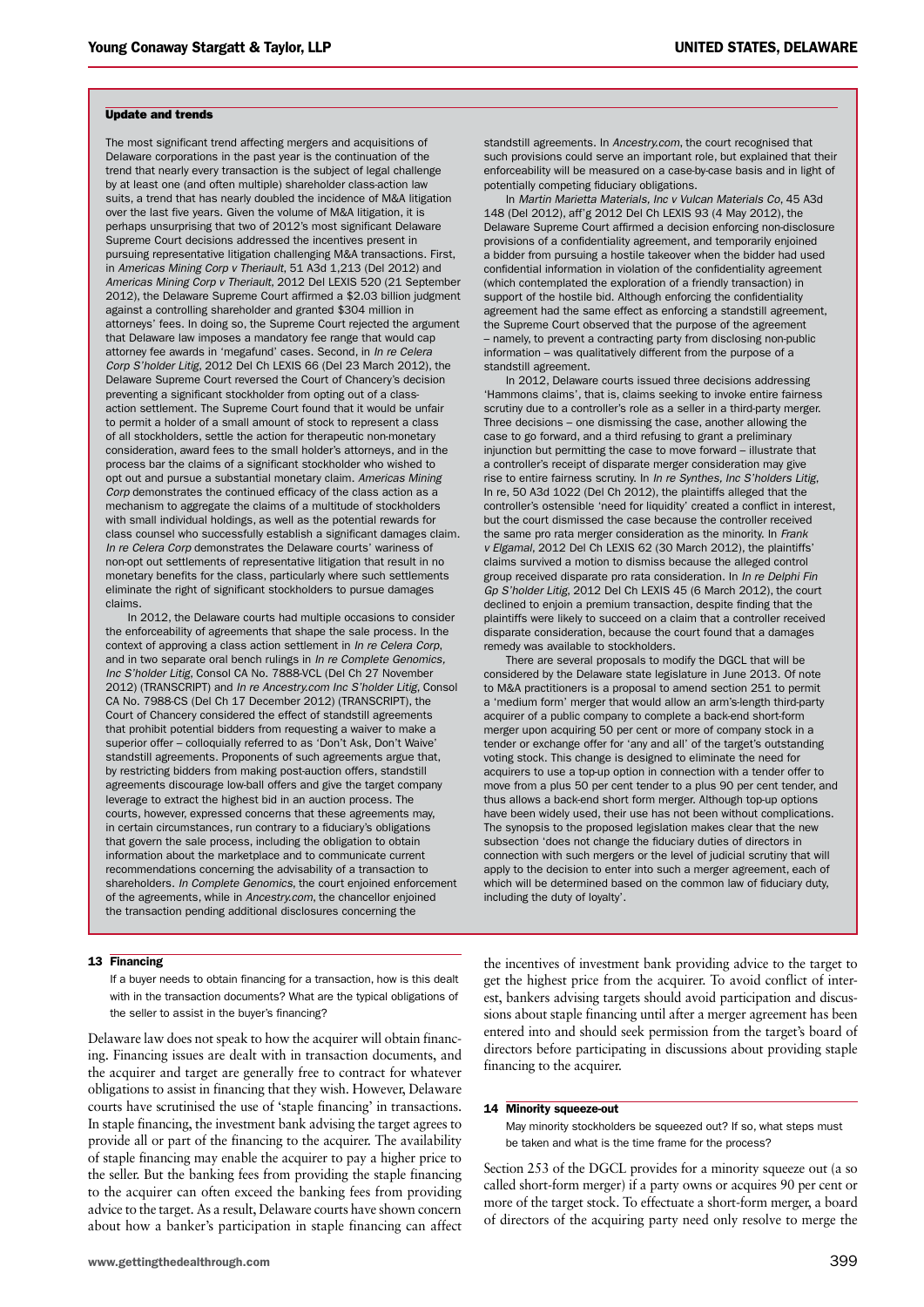target into the acquiring party. A short-form merger does not require a vote by either company's stockholders or approval by the target's board. In a short-form merger, a minority stockholder's protection is limited to its appraisal rights.

If the majority stockholder has less than 90 per cent of the target, it must pursue a long-form merger. If challenged, a squeeze-out long-form merger is subject to the exacting entire fairness standard of review. Even the use of a special committee of disinterested directors and a minority of the majority vote provision will only shift the burden under entire fairness from the defendant directors to the shareholder plaintiffs. As a result, third party acquirers often use the top-up option under which upon acquiring a certain threshold of the target, the target will issue additional shares to the acquirer allowing it to top-up to the 90 per cent mark and thus effectuate a short-form merger under section 253.

#### 15 Cross-border transactions

How are cross-border transactions structured? Do specific laws and regulations apply to cross-border transactions?

Delaware law does not restrict cross-border transactions. However, Delaware law only provides for merger or consolidation of Delaware corporations with corporations incorporated in Delaware or other states in the United States or District of Columbia. Accordingly, a non-US corporation seeking to merge with a Delaware corporation will typically create a Delaware subsidiary to effect the merger with another Delaware entity.

#### 16 Waiting or notification periods

Other than as set forth in the competition laws, what are the relevant waiting or notification periods for completing business combinations?

Following the board's approval of a merger, the agreement of merger is submitted to the stockholders of each of the constituent corporations for a vote. Section 251(c) provides that this requires 20 days' notice of the meeting at which the vote shall be held. If the corporation's certificate of incorporation and by-laws permit action by written consent, the approval can be achieved instantaneously.

However, for public corporations, the requirements of federal proxy rules and stock exchange listing requirements will affect the speed at which a meeting can be held or a consent solicitation conducted.

#### 17 Sector-specific rules

Are companies in specific industries subject to additional regulations and statutes?

Delaware corporation law does not subject companies in specific industries to additional regulations or statutes concerning business combinations. Certain regulated industries such as banking or insurance, however, may be subject to regulatory approvals by their primary state or federal regulators.

#### 18 Tax issues

What are the basic tax issues involved in business combinations?

Delaware law does not speak to tax issues and business combinations. The significant tax issues for a business combination involving a Delaware corporation are a matter of federal tax law.

#### 19 Labour and employee benefits

What is the basic regulatory framework governing labour and employee benefits in a business combination?

Delaware law does not provide a regulatory framework for governing labour and employee benefits in a business combination. Executive compensation issues often arise in connection with shareholder challenges to business combinations. In particular, Delaware courts are frequently asked to review the propriety of change in control payments to officers and directors of the target as well as the indemnification of target officers and directors provided in connection with a business combination. In particular, Delaware courts will scrutinise these arrangements in the going private transactions to address the concern that an acquirer is using the promise of future employment, ownership interest, or compensation arrangements to skew the incentives of the seller's management in a merger negotiation. As a result, discussions about future employment, compensation or ownership by target management should wait until after board approval of the merger agreement.

#### 20 Restructuring, bankruptcy or receivership

What are the special considerations for business combinations involving a target company that is in bankruptcy or receivership or engaged in a similar restructuring?

For Delaware corporations, Delaware law continues to govern the internal affairs of the corporation following its entry into bankruptcy or receivership. However, companies going through reorganisation are subject to United States bankruptcy laws and subject to the



Attorneys at Law

1000 North King Street, Rodney Square Tel: +1 302 571 6560 / 5029 Wilmington, DE 19801 www.youngconaway.com United States

Rolin P Bissell rbissell@ycst.com Elena C Norman enorman@ycst.com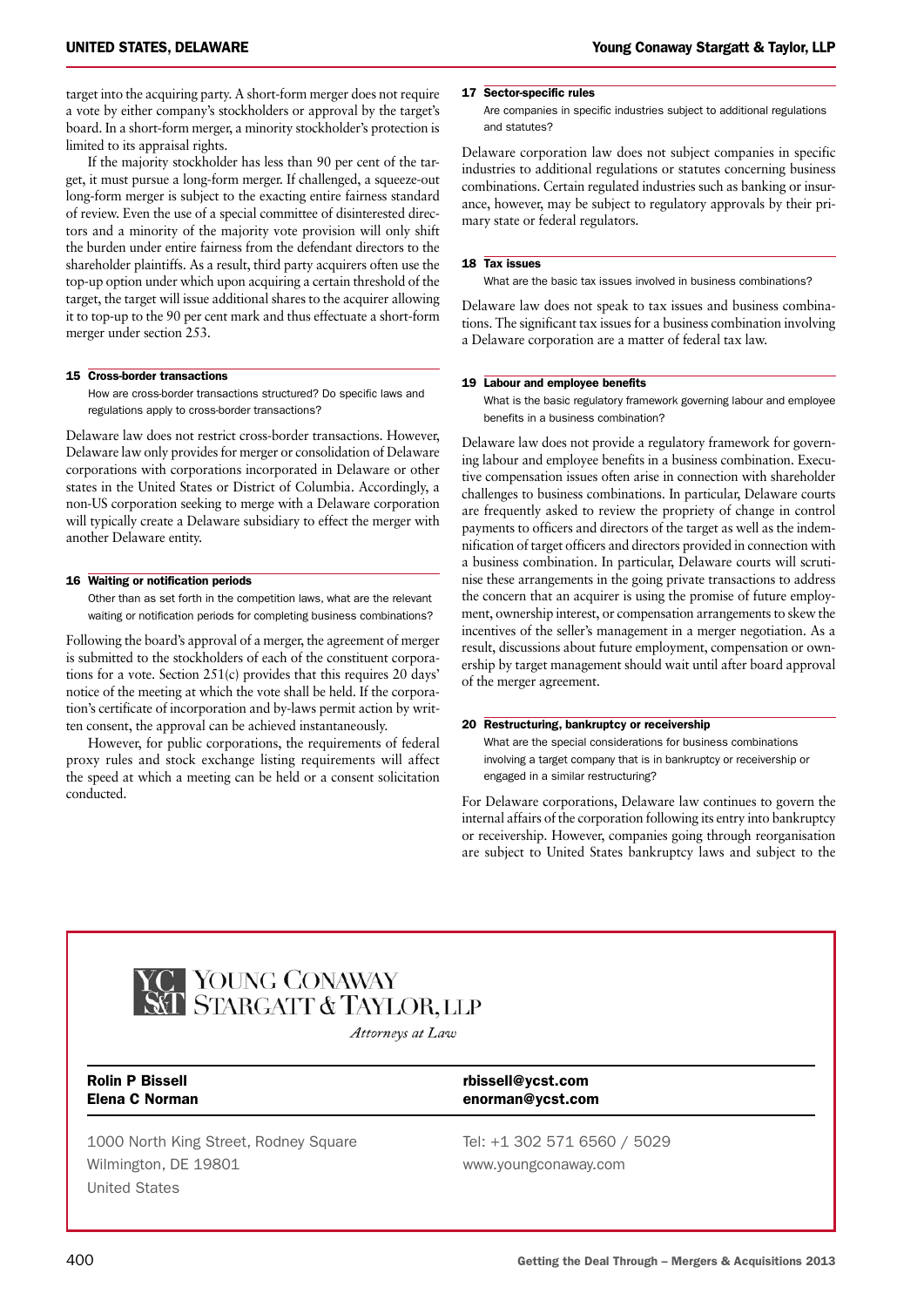oversight of the United States Bankruptcy Court. Business combinations of bankrupt entities are typically achieved through a sale pursuant to section 363 of the United States Bankruptcy Code in which the debtor's assets are auctioned under the supervision of the Bankruptcy Court. Typically, the auction involves the identification of a stalking horse bidder at or around the time the corporation files for bankruptcy. The debtor corporation will typically enter into an asset purchase agreement with the stalking horse bidder, but competing bidders are permitted to come forward in the auction process. Although break-up fees and other deal protections are permissible, deal protections will receive greater scrutiny from the Bankruptcy Court than would similar protections in the context of a solvent company. In a section 363 sale, competing bidders and creditors of the debtor will be allowed to challenge the sale. Ultimately, the Bankruptcy Court will need to approve the section 363 sale.

Although section 363(b) does not specify a standard for determining when a sale is appropriate, bankruptcy courts routinely approve sales of a debtor's assets if the sale is based upon the sound business judgment of the debtor. When a valid business judgment exists, the law vests the debtor's decision to sell assets with a strong presumption that 'in making a business decision, the directors of a corporation acted on an informed basis, in good faith, and in honest belief that the action taken was in the best interests of the company'. Once a court is satisfied there is a sound business judgment for the proposed sale, the court must then determine whether the debtor in possession has provided the interested parties with adequate and reasonable notice and the sale price is fair and reasonable, and the purchaser is proceeding in good faith.

#### 21 Anti-corruption and sanctions

What are the anti-corruption, anti-bribery and economic sanctions considerations in connection with business combinations?

Anti-corruption, anti-bribery and economic sanctions in connection with business combinations are not issues addressed by Delaware law. Those matters are the subject of federal law.

Reproduced with permission from Law Business Research Ltd. This article was first published in Getting the Deal Through – Mergers & Acquisitions 2013, (published in May, 2013; contributing editor: Casey Cogut, Simpson Thacher & Bartlett LLP). For further information please visit www.GettingTheDealThrough.com.